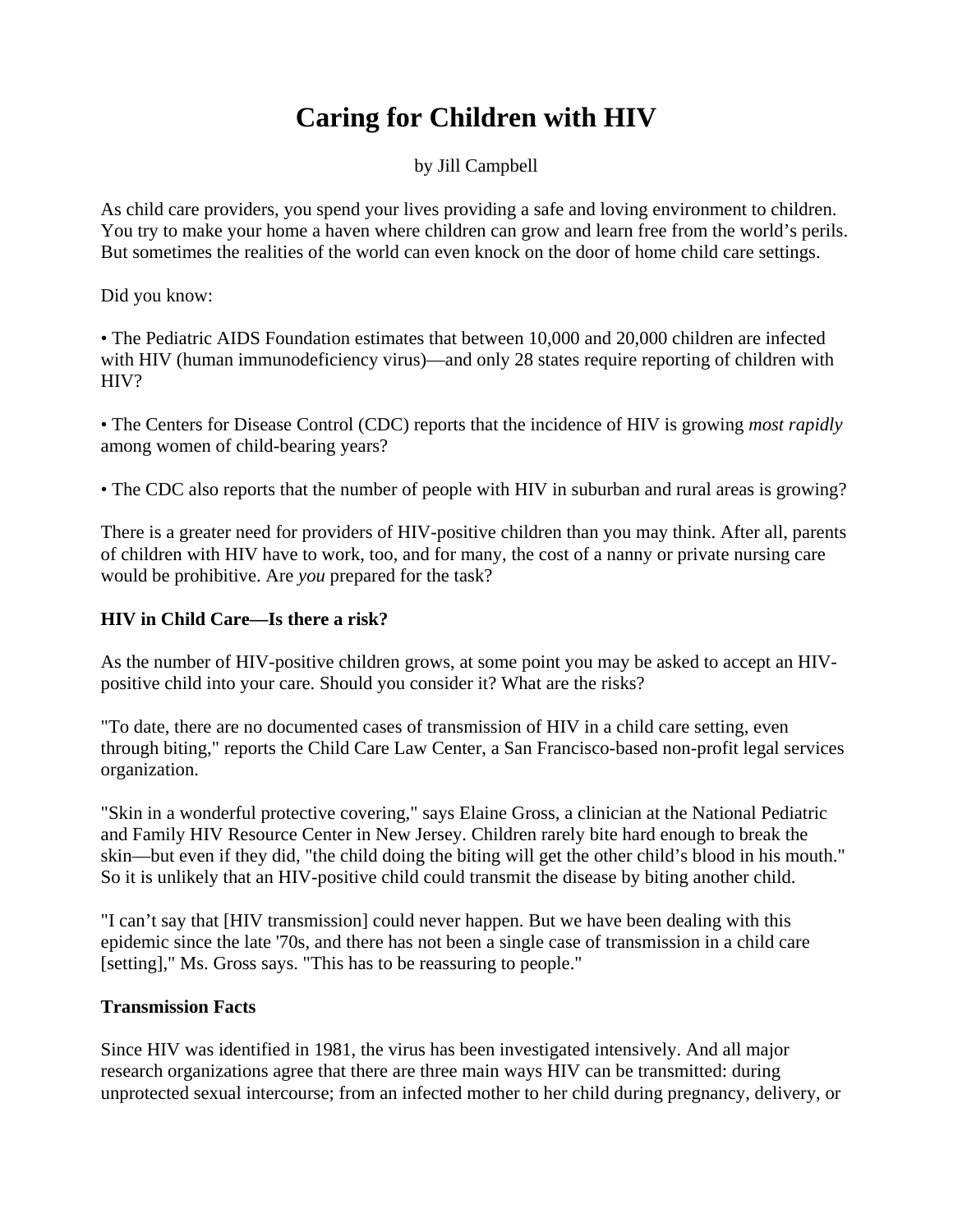from breast milk; and through the contact between the blood of an infected person and the mucous membrane or blood of an uninfected person.

HIV is not transmitted through casual contact such as touching, hugging, light kissing, sharing food, being sneezed or cried on, or using the same toilets. Tears, urine, saliva, vomit, and sweat are harmless as long as there are no signs of blood.

However, providers often do see blood on the job. A child may fall and scrape a knee, get a paper cut, have a bloody nose, or come to your home with a bandaged injury that re-opens during play. That's when "universal precautions" can help.

#### **Universal Precautions**

Universal precautions are a standard set of routine practices that providers can follow to prevent the spread of any blood-borne disease. The precautions have been outlined by the Centers for Disease Control (CDC), Occupational Safety and Health Administration (OSHA), and other organizations involved in HIV education.

There are three very strong reasons why child care providers should follow universal precautions:

First, under the Americans with Disabilities Act of 1990, a child's parents have the right to not disclose information regarding the child's HIV status. *Therefore, you may not know whether a child in your care has HIV*.

Second, since July 1992, OSHA has put out regulations that any child care center that employs at least one aide or volunteer, full-time or part-time, must adopt and practice universal precautions.

Third, the universal precautions prevent any inadvertent contact with the blood-borne pathogen and keep the day care environment safe and free of germs for all children.

Even if you are not required to follow the universal precautions as enforced by OSHA, it's still a good idea to follow the precautions for safety's sake. Keep in mind that HIV is not the only bloodborne disease.

-------------------------------------------------------------------------------------------------------------

#### **Universal Precautions—as defined by OSHA:**

1. Wash hands after diapering or wiping a child's nose, before preparing or eating foods, after using the bathroom, and after any cleaning.

2. Wear latex gloves when you come into contact with blood or blood-containing body fluids, such as when diapering, and when you have abrasions on your hands. Never reuse the gloves.

3. Clean all surfaces and the children's play areas with a disinfectant on a daily basis. A bleach solution of 1/4 cup bleach and 1 gallon of water is sufficient for disinfecting.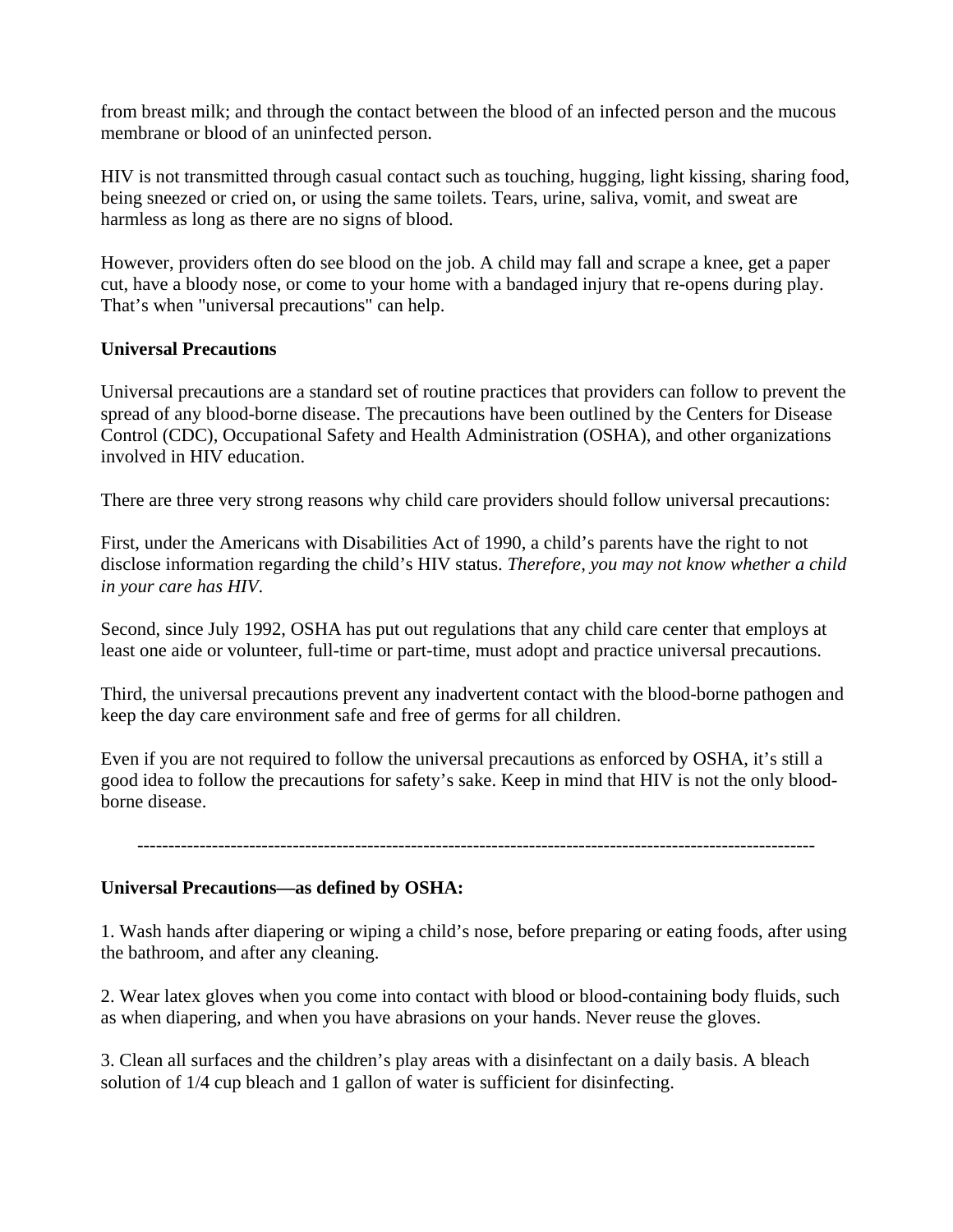4. Dispose of materials that contain blood in securely closed trash receptacles that are lined with red garbage bags. Some states, like California, may require the receptacle to be marked with the words "Biohazardous Waste."

**---------------------------------------------------------------------------------------**

# **Other Safety Precautions**

In addition to the universal precautions, there are other preventative measures you can take to ensure safety in your home. The *HIV/AIDS and Child Care Fact Book*, published by the Canadian Child Care Federation and available from the National Association for the Education of Young Children (NAEYC), suggests that preventing accidents and teaching safe practices to children are also good ways to minimize risk.

- Remove broken toys or any sharp objects from the playground daily.
- Teach children to wash their own wounds when injured and not to touch any one else's blood.
- Label breastfed infants' bottles so that children receive only their own mother's milk.

# **Care for the Child with HIV**

You can keep other children safe from harm by taking universal precautions. But are you capable of caring for a child with HIV? The answer is that most HIV-positive children will not need more intensive care than the other fully healthy children.

"From the perspective of a communicable disease, universal precautions are sufficient," says Ruth Neil, who teaches a seminar on caring for children with HIV at the National Resource Center for Health and Safety in Child Care in Denver, Colorado.

"[Special training] is not necessary unless the child requires certain medications," she says. However, "it is useful for the provider to have knowledge of the course of the disease."

If you are concerned about your ability to care for a child with HIV, you can take training courses offered through your state child care agency or, with the parent's permission, contact the child's physician or a public health official to determine how you can best accommodate the child's needs.

And both Ms. Neil and Ms. Gross highly recommend the *HIV/AIDS and Child Care Fact Book and Facilitator's Guide* available from NAEYC. The book does an excellent job of covering issues surrounding caring for children with HIV, according to Ms. Neil and Ms. Gross.

# **The Law**

In 1990, Congress passed the Americans with Disabilities Act (ADA), which prohibits discrimination on the basis of a disability, including HIV. All public accommodations, such as restaurants, hotels, and child care centers, are affected by this law. Therefore, it is illegal for any child care provider to deny admission of a child solely based on the child's HIV status.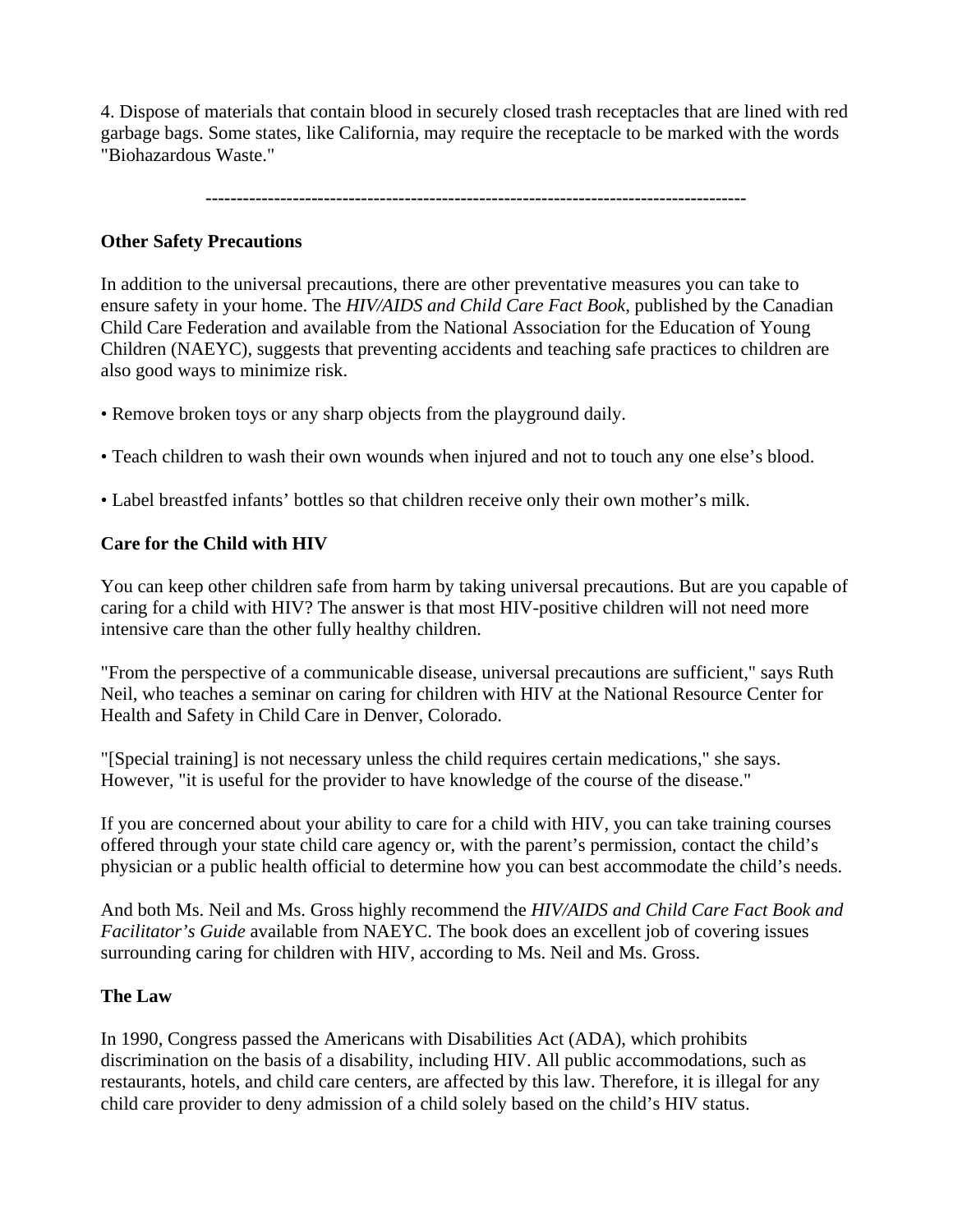The only child care centers exempt from this law are centers run by religious entities, such as churches, synagogues, or mosques. However, privately-run child care centers operating on the premises of religious organizations are not exempt.

Any provider who denies an HIV-positive child admission because of the child's HIV status will face legal consequences. But laws vary from state to state, so "it's hard to answer what the absolute consequences may be," says Maria Gill de la Madrid, attorney for the Child Care Law Center. "There may be fines or a civil law suit."

And in some cases, the Department of Justice may become involved in the lawsuit. On June 30, 1997, the United States filed lawsuits against three child care centers in Wisconsin for denying admission of a 4-year old with HIV. For more information on how the ADA affects child care, visit the ADA web site: www.usdoj.gov/crt/ada/adahom1.htm. Though the rules may vary, the same rules apply equally to family child care providers and child care centers.

#### **A Right to Know/A Right to Privacy**

Because children with HIV pose no *direct threat* to others, their HIV status does not need to be public knowledge.

According to the Child Care Law Center, "a direct threat is a condition which poses a significant risk to the health or safety of others, and such a determination must be based on current medical or other objective information."

Medical professionals must assess the child's risk to others and inform the child's parents. If the child is deemed as no direct threat (and children with HIV are rarely considered a direct threat), the parents can choose not to tell a provider. In other words, parents of the child with HIV *are not required* to tell you if their child has HIV.

But can you ask about a child's HIV status when filling out medical forms? "Providers are allowed to ask for medical information, and many states require information, but the ADA says it must be relevant to care," says Ms. Gill de la Madrid. And since children with HIV pose no direct threat, parents are under no obligation to respond. Moreover, inquiring about HIV status may be construed as an invasion of

#### **ND Providers Facing Discrimination? By Jill Campbell**

**The same law which protects the privacy of HIVpositive children in child care also protects the privacy of HIV-positive child care providers. But a group of child care providers in North Dakota argues that a required state licensing form is breaking that law.** 

**In North Dakota, all persons who plan to work with children for a living are required to fill out a "Self Certification" form. In the medical history section of the form the applicant is asked whether he or she has HIV or AIDS. Upon submittal, the form is considered an open, public record; anyone can access the information.** 

**Ron Lawler, president of North Dakota Child Care Providers, Inc., has been fighting for a change in the form. "By putting this question on the form, the DHS and its agents, all of the county social service agencies, seem to be committing a crime," Lawler stated in a letter denouncing the use of the form. "Standards of the Americans with Disabilities Act apply here."**

**And Lawler has the support of the American Civil Liberties Union of the Dakotas. "Exactly how will children's health and safety be protected by requiring public disclosure of this information, particularly diseases which may not be transmitted through the type of conduct generally associated with child care providers?" Keith Elston of the ACLU asked of Bismarck's**